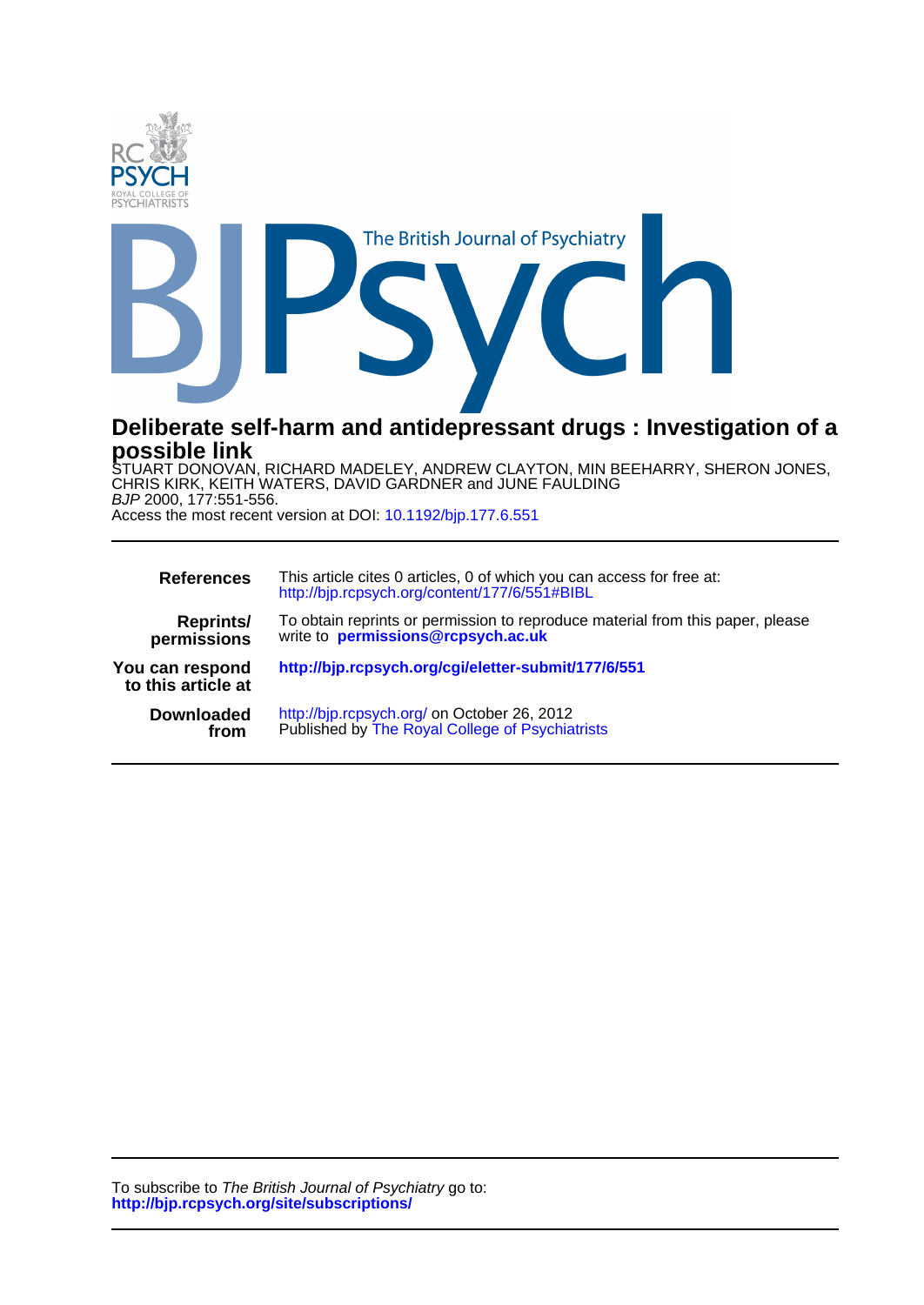## Deliberate self-harm and antidepressant drugs

## Investigation of a possible link

STUART DONOVAN, ANDREW CLAYTON, MIN BEEHARRY, SHERON JONES, CHRIS KIRK, KEITH WATERS, DAVID GARDNER, JUNE FAULDING and RICHARD MADELEY

**Background** It is not clear if the frequency of deliberate self-harm (DSH) is the same in patients taking different pharmacological classes of antidepressant drugs.

Aims To compare the frequency of DSH in patients who had been prescribed a tricyclic antidepressant (TCA) or a selective serotonin reuptake inhibitor (SSRI) prior to the DSH event.

**Method** This was a prospective study in 2776 consecutive DSH cases attending an accident and emergency department. The incidence of DSH inTCA-treated cases and SSRI-treated cases is expressed as number of DSH events per 10 000 prescriptions of each antidepressant.

**Results** Significantly more DSH events occurred following the prescription of an SSRI than that of aTCA (P<0.001). The occurrence of DSH was highest with fluoxetine and lowest with amitriptyline.

**Conclusions** Merely prescribing saferin-overdose antidepressants is unlikely to reduce the overall morbidity from DSH.

**Declaration of interest** Support was received from the University of Nottingham and the Southern Derbyshire Health Authority. An unconditional contribution to postage and data analysis costs was received from the pharmaceutical industry.

Tricyclic antidepressant (TCA) drugs are recognised to be inherently more toxic in overdose than the selective serotonin reuptake inhibitor (SSRI) class so that the risk of morbidity and mortality is significantly higher after TCA overdose than after SSRI overdose (Henry et al, 1995). However, this represents only part of the picture. In order to view differences between antidepressant drugs in a wider clinically relevant context, consideration needs to be given to all methods of deliberate self-harm (DSH) which occur during treatment with these drugs, not just antidepressant overdose. Several authors have addressed this question (Rouillon et al, 1989; Teicher et al, 1993; Iick et al, 1995) but with limited interpretative value. The present study aims to clarify the situation by comparing the risk of DSH by any method in a defined population of patients who had been prescribed different pharmacological classes of antidepressant drugs, particularly TCAs and SSRIs, prior to the DSH event.

## **METHOD**

This was a prospective, observational, cross-sectional study of all consecutive cases of DSH, aged 17 years or over, who attended the accident and emergency (A&E) department of the Derbyshire Royal Infirmary as a consequence of any act of DSH during the 2-year period between 1 January 1995 and 31 December 1996.

Data about each case were collected from two sources. Demographic and DSH event-specific data were recorded from A&E attendance records. Data about antidepressants prescribed for depressive symptoms before the DSH event were collected from primary-care records via a postal questionnaire to the general practitioner (GP). All data were anonymised to maintain patient and GP confidentiality.

The number of prescriptions written for antidepressant drugs in the Southern

Derbyshire Health Authority region (from Prescribing Analysis and Cost (PACT) data) during the time of the study was used to calculate the incidence of DSH, expressed as number of DSH cases per 10 000 prescriptions, for different antidepressant drugs. However, because not all DSH cases in this region attended the investigational site, the calculation of absolute incidences of DSH following the prescription of different antidepressants is not possible. Nevertheless, using the assumption that the available DSH case cohort is a representative sample of the whole region, the ratio of cases to prescriptions gives an incidence of DSH for different antidepressant drugs relative to one another. Incidences cited in this paper are therefore relative, not absolute.

Using the null hypothesis that there is no difference in the incidence of DSH in patients who had been prescribed different antidepressants, pairwise comparisons between the ratio of DSH events to prescriptions for each antidepressant were examined using PROC GENMOD in SAS (version 6.12 for Windows). The results are expressed as a comparison of these ratios with 95% confidence intervals and P-values.

## **RESULTS**

## Hospital-derived data

## Demographics

A total of 2776 DSH cases accrued during the 24-month case-recruitment period (mean 116 cases per month; range 98-141). There were similar numbers of males  $(n=1387)$  and females  $(n=1389)$ . The mean age of the male cases was 32.8 years (range 17-86) and that of the female cases was 33.0 years (range  $17-96$ ). For males, 27.2% fell into the age band 17-24 years and for females the corresponding proportion was 31.0%. Eight hundred and twenty-two DSH cases (29.6%) were repeat DSH events during the time course of the study in 388 persons. Thus, during the study period, 2776 DSH events occurred in 1954 individuals. In a further 810 cases who did not repeat an episode of DSH during the study, there was a history of DSH before the start of the study. Thus, 58.8% of the total case cohort were known ever-repeaters.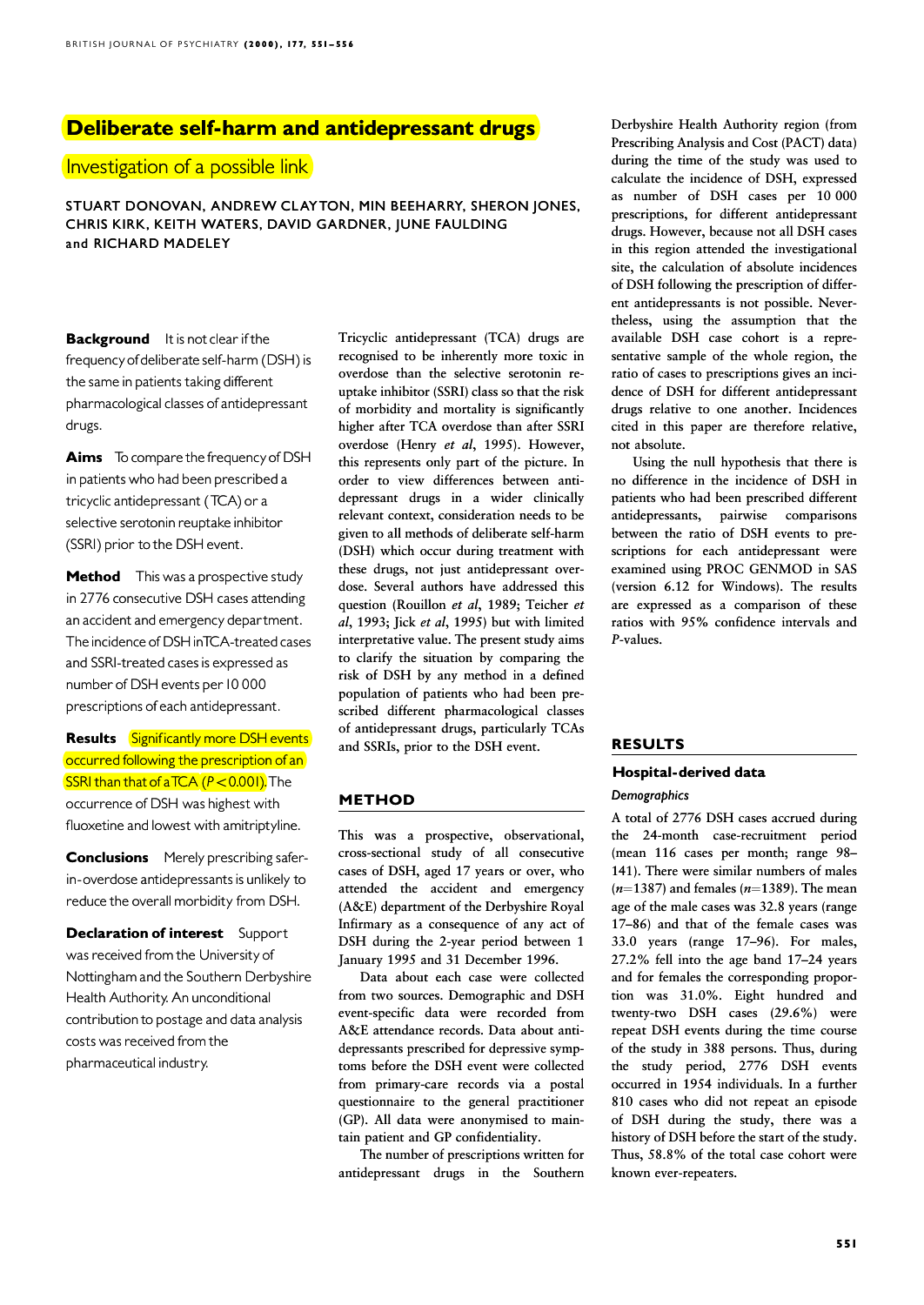## Methods of DSH

The most frequent method of DSH was overdose of a medicinal substance by any amount exceeding the maximum recommended daily dose. This occurred in 79.0%  $(n=1096)$  of males and in 86.1%  $(n=1196)$  of females. Other methods of DSH comprised hanging, strangulation, gassing, suffocation, drowning, inhalation, laceration, use of firearms, jumping (e.g. from high places), road traffic accident, burning, other self-violence (e.g. headbanging) and ingestion of non-medicines. Laceration was the most frequent non-overdose method of DSH in both males (16.4%) and females  $(12.6\%)$ . In a minority  $(3.5\%)$ of cases, a combination of overdose and other methods of DSH was used. Overall, there were 12 fatalities in cases who reached A&E alive (eight overdoses and four other methods). Paracetamol, either alone, or in paracetamol-containing medications or in combination with any other overdose and/or method, was the single most frequent substance taken in overdose

by both males and females and comprised 39.9% of all DSH cases. Other analgesics were taken by 26.7% of cases. Antidepressant overdose, either alone or in combination with any other overdose and/ or method occurred in 16.5% of cases. Drugs of any other kind were taken in overdose by 39.9% of cases.

#### Antidepressant overdose

Of the 458 (16.5%) cases involving antidepressant overdose, 204 (44.5%) cases took one antidepressant in overdose as the sole method of DSH, 226 (49.3%) took one antidepressant in overdose in combination with any other drug and/or method and 28 (6.1%) cases took more than one antidepressant in overdose at the same time. The relative incidence of overdose with SSRIs was greater than that with TCAs (16.0  $\nu$ . 11.8 cases per 10 000 prescriptions respectively). This pharmacological class finding was strongly influenced by the SSRI fluoxetine, for which the relative incidence of overdose was significantly

Table I Relative risk of overdose with different antidepressants in deliberate self-harm (DSH) cases attending the accident and emergency department of Derbyshire Royal Infirmary between I January 1995 and 31 December 1996

| Antidepressant <sup>1</sup> | Overdose cases <sup>2</sup><br>(n) | Prescriptions <sup>3</sup><br>(n) | Relative incidence (ri)<br>of overdose <sup>4</sup> (cases per<br>10 000 prescriptions) | Relative risk of<br>overdose <sup>5</sup> |
|-----------------------------|------------------------------------|-----------------------------------|-----------------------------------------------------------------------------------------|-------------------------------------------|
| <b>TCAs</b>                 |                                    |                                   |                                                                                         |                                           |
| Amitriptyline               | 75                                 | 65 916                            | II.4                                                                                    | 1.6                                       |
| Clomipramine                | 15                                 | 10 911                            | 13.7                                                                                    | 2.0                                       |
| Dothiepin                   | 51                                 | 51 840                            | 9.8                                                                                     | 1.4                                       |
| Imipramine                  | 12                                 | 17 325                            | 6.9                                                                                     | 1.0                                       |
| Lofepramine                 | 58                                 | 33 453                            | 17.3                                                                                    | 2.5                                       |
| <b>TCAs total</b>           | 211                                | 179 445                           | 11.8                                                                                    | 1.7                                       |
| <b>SSRIs</b>                |                                    |                                   |                                                                                         |                                           |
| Fluoxetine                  | 100                                | 51 538                            | 19.4                                                                                    | 2.8                                       |
| <b>Paroxetine</b>           | 40 <sup>°</sup>                    | 30 479                            | 13.1                                                                                    | 1.9                                       |
| Sertraline                  | $ 13\rangle$                       | 13 503                            | 9.6                                                                                     | .4                                        |
| <b>SSRIs total</b>          | 153                                | 95 520                            | 16.0                                                                                    | 2.3                                       |
| Others                      |                                    |                                   |                                                                                         |                                           |
| Flupentixol                 | $\mathbf{H}$                       | 6019                              | 18.3                                                                                    | 2.6                                       |
| Lithium                     | 13                                 | <b>II 559</b>                     | 11.2                                                                                    | 1.6                                       |
| Trazodone                   | 9                                  | 7 306                             | 12.3                                                                                    | 1.8                                       |
| Others total                | 33                                 | 24 884                            | 13.3                                                                                    | 1.9                                       |
|                             |                                    |                                   |                                                                                         |                                           |

Pairwise comparisons, P<0.001: amitriptyline v. fluoxetine, ri ratio 0.59, 95% Cl 0.43-0.79; dothiepin v. fluoxetine, ri ratio 0.51, 95% CI 0.36-0.71; imipramine v. fluoxetine, ri ratio 0.36, 95% CI 0.20-0.65.

I. For antidepressants with at least 5000 prescriptions over the 2-year study period.

2. Antidepressant overdose either alone or in combination with any other substances and/or method.

3. Total number of prescriptions in the Southern Derbyshire region during the 2-year study period.

4 Not absolute incidence

5. Relative to imipramine.

TCAs, tricyclic antidepressants; SSRIs, selective serotonin reuptake inhibitors.

greater than that for the TCAs amitriptyline, imipramine and dothiepin (19.4  $\nu$ , 11.4  $\nu$ , 9.8  $\nu$ . 6.9 cases per 10 000 prescriptions respectively;  $P < 0.001$ ) (Table 1).

#### **Hospital admissions**

Out of the total cohort of 2776 cases, 1534  $(55.3\%)$  were admitted to hospital as a direct consequence of the DSH injury. Those patients who were not admitted were either discharged from A&E or discharged themselves against medical advice. One hundred and fifty-nine of the 204 (77.9%) cases who took one antidepressant in overdose as the sole method of DSH were admitted to hospital. The duration of stay in hospital expressed as days per 10 000 prescriptions, was greater after TCA overdose than after SSRI overdose, both for general ward admissions  $(7.3 \, \nu. \, 4.1 \, \text{days})$ per 10 000 prescriptions respectively) and for intensive care ward admissions  $(3.6 v.$ 0.4 days per 10 000 prescriptions respectively), although this difference did not reach statistical significance at these low numbers of admissions (Table 2).

### Primary-care-derived data

#### Available database

A total of 2535 questionnaires were sent to GPs requesting information about the antidepressant prescription history of each DSH case prior to the DSH event. For 241  $(8.7\%)$  cases, a question aire was not sent either because the identity of the GP was unknown or a repeat DSH event occurred within 1 month of a previous event. There were 1688 (66.6%) replies, 1497 of which were evaluable for the purpose of this study. One hundred and ninety-one (11.3%) replies were not included in the analysis either because information from the GP about that patient was not available at the time of the request or because erroneous responses on the GP questionnaire rendered the antidepressant prescription history unevaluable. Overall, evaluable data about the antidepressant prescription history prior to the DSH event were therefore available for 53.9% of the total case cohort.

#### Antidebressant brescription history

Five hundred and eighty-four (39.0%) of the evaluable cases had been prescribed an antidepressant at some time during the 12 months preceding the DSH event and 186 (31.8%) of these had overdosed on their most recently prescribed antidepressant.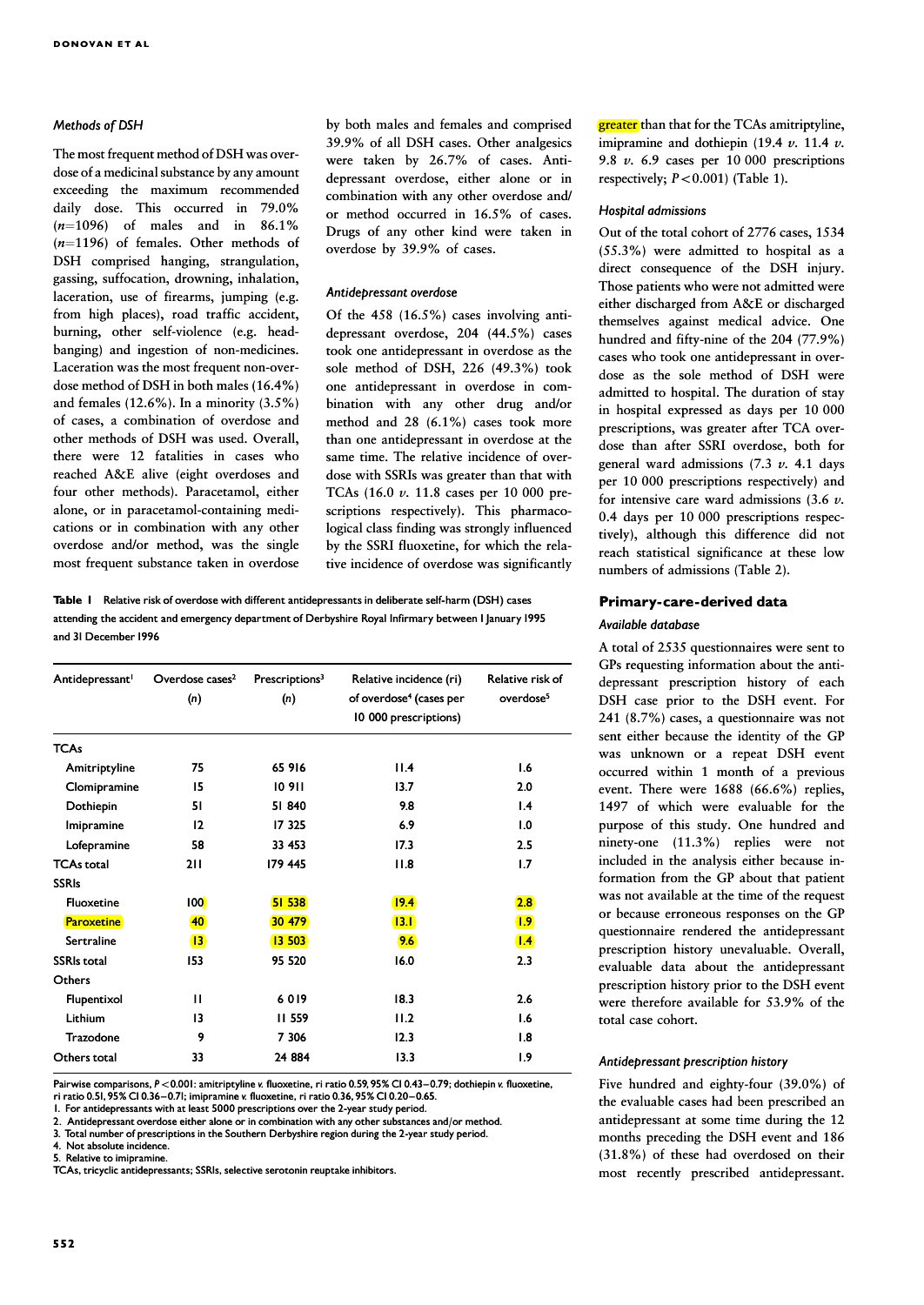Table 2 Duration of stay in hospital following overdose with different antidepressants in deliberate self-harm (DSH) cases who attended the accident and emergency department of Derbyshire Royal Infirmary between I January 1995 and 31 December 1996

| Antidepressant      | General ward <sup>2</sup> |                                  | Intensive care ward <sup>2</sup> |                                  |
|---------------------|---------------------------|----------------------------------|----------------------------------|----------------------------------|
|                     | Days (cases)              | Days per 10 000<br>prescriptions | Days (cases)                     | Days per 10 000<br>prescriptions |
| <b>TCAs</b>         |                           |                                  |                                  |                                  |
| Amitriptyline       | 57 (30)                   | 8.6                              | 49 (17)                          | 7.4                              |
| Clomipramine        | 10(9)                     | 9.1                              | 4(3)                             | 3.7                              |
| Dothiepin           | 36(27)                    | 6.9                              | 7(5)                             | 1.4                              |
| Imipramine          | 5(4)                      | 2.9                              | 4(2)                             | 2.3                              |
| Lofepramine         | 23(20)                    | 6.9                              | $\mathsf{I}(\mathsf{I})$         | 0.3                              |
| TCAs total (mean)   | 131 (90)                  | 7.3                              | 65 (28)                          | 3.6                              |
| <b>SSRIs</b>        |                           |                                  |                                  |                                  |
| <b>Fluoxetine</b>   | 23 (19)                   | 4.5                              | 3(3)                             | 0.6                              |
| Paroxetine          | 13(12)                    | 4.3                              | I(I)                             | 0.3                              |
| Sertraline          | 3(3)                      | 2.2                              | 0                                | 0                                |
| SSRIs total (mean)  | 39 (34)                   | 4.1                              | 4 (4)                            | 0.4                              |
| Others              |                           |                                  |                                  |                                  |
| Flupentixol         | 5(5)                      | 8.3                              | 0                                | 0                                |
| Lithium             | 5(2)                      | 4.3                              | 0                                | 0                                |
| Trazodone           | 5(3)                      | 6.8                              | 0                                | 0                                |
| Others total (mean) | 15 (10)                   | 6.0                              | 0                                | 0                                |

I. For cases where antidepressant overdose was the sole method of DSH and not confounded by a combination with other substances and/or method. Antidepressants shown are those with at least 5000 prescriptions over the 2-year period.<br>2. Not mutually exclusive. Some cases may spend time in both locations.

TCAs, tricyclic antidepressants; SSRIs, selective serotonin reuptake inhibitors.

The most recent prescription prior to the DSH event was for a TCA in 223 (38.2%) cases, for an SSRI in 312 (53.4%) cases and for any other antidepressant in 49  $(8.4\%)$  cases.

However, the time interval between the most recent antidepressant prescription and the DSH event is an important consideration because the most frequent amount of antidepressant prescribed in one GP prescription is sufficient for 1 month's treatment (Donoghue & Tylee, 1996). At prescribed doses, therefore, the patient has theoretically run out of medication after 1 month (assuming full compliance even though it is recognised that patient compliance with antidepressant medication can be poor (Maddox et al, 1994)). As a consequence, patients who commit an act of DSH more than 1 month after the most recent antidepressant prescription are arguably in a different DSH risk group (relapse or untreated risk). For this reason, only those cases whose most recent prescription for an antidepressant was 30 days or less before the DSH event (treatment risk

group) are evaluated here. Three hundred and seven  $(52.3\%)$  cases met this criterion.

Pairwise comparisons of the relative incidence of DSH by any method following the prescription of named antidepressant drugs within 30 days prior the DSH event indicate that the relative incidence of any DSH event in patients who were prescribed the SSRIs fluoxetine, paroxetine and sertraline (19.8, 12.1 and 14.8 DSH events per 10 000 prescriptions respectively) was significantly higher than that in patients prescribed the TCAs amitriptyline, dothiepin and imipramine (3.0, 4.1 and 3.5 DSH events per 10 000 prescriptions respectively;  $P < 0.001$ ) (Table 3).

## **Factors which could influence** results

There are a number of factors which may have influenced the finding from this study that the relative incidence of DSH is greater following the prescription of SSRIs than after that of TCAs

### Limitations of study design

It was assumed from the start that the case cohort in this study is representative of the whole region from which the prescription data were drawn. This assumption was not tested

In addition, because the GP reply rate to the questionnaires was less than 100% (as described previously), there is the risk of introducing further bias due to an incomplete dataset. However, this is a factor which is not unique to this study and the evaluable reply rate in this study was in the range which might reasonably be expected for prescription event monitoring studies (Freemantle et al, 1997).

Furthermore, that this is an observational cross-sectional study rather than a randomised controlled trial leads to the question of whether patients prescribed TCAs were similar in terms of DSH risk to those prescribed SSRIs.

Each of these limitations weakens conclusions which can be drawn from this study although some of the uncontrolled DSH risk factors can be examined to estimate the likelihood of their effect on the result, as follows.

#### Dosage of antidepressant prescribed

Dosing below the upper daily dose recommended for use in primary care treatment (Monthly Index of Medical Specialities) was more common for TCAs (30-75% of the upper recommended daily dose) than for SSRIs (51-125%) particularly fluoxetine (although the tablet strength of fluoxetine makes underdosing difficult). Subtherapeutic dosing, therefore, does not appear to offer an explanation for the excess of DSH events following the prescription of the SSRIs.

#### Duration of exposure to antidepressants

Antidepressant drugs have a latent period before their antidepressant effect becomes maximal so that patients who have been exposed to an antidepressant for a short time may be at a different DSH risk level than those exposed for a longer time. Exposure times of the DSH cases to antidepressants prior to DSH were, however, similar for TCAs (40% of cases exposed for up to 4 weeks, 16% for 4-12 weeks and  $44\%$  for  $>12$  weeks) and SSRIs (37%, 17% and 47%, respectively). Thus, there is no evidence from this study that differences in exposure time provide an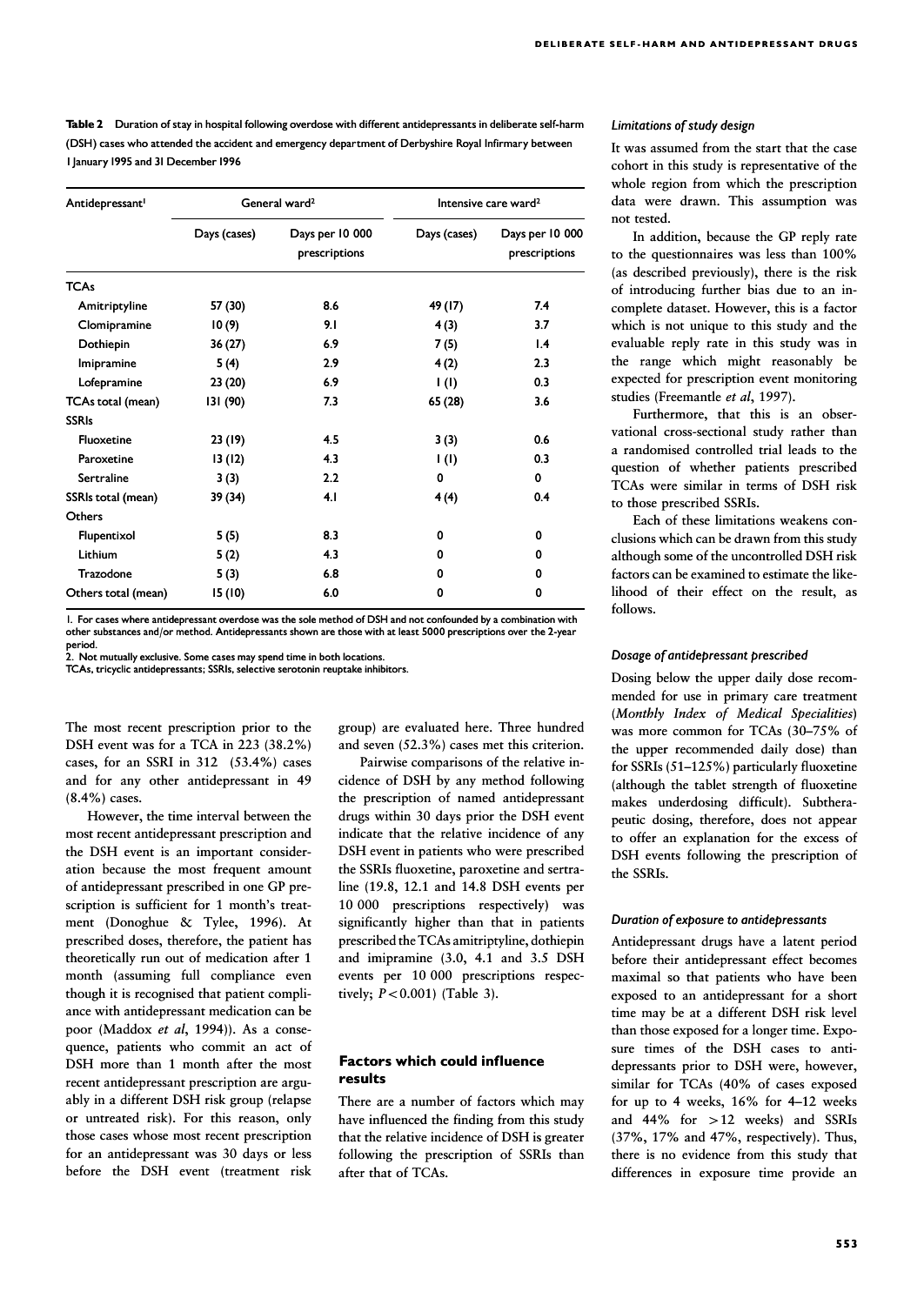Table 3 Relative risk of deliberate self-harm (DSH) by any method within 4 weeks of the prior prescription of different antidepressant drugs in cases who attended the accident and emergency department of the Derbyshire Royal Infirmary between I January 1995 and 31 December 1996

| Antidepressant     | $DSH$ events <sup>2</sup><br>(n) | Prescriptions <sup>3</sup><br>(n) | Relative incidence (ri) <sup>4</sup><br>of DSH (cases per<br>10 000 prescriptions) | Relative risk of<br>DSH <sup>5</sup> |
|--------------------|----------------------------------|-----------------------------------|------------------------------------------------------------------------------------|--------------------------------------|
| <b>TCAs</b>        |                                  |                                   |                                                                                    |                                      |
| Amitriptyline      | 20                               | 65916                             | 3.0                                                                                | 1.0                                  |
| Clomipramine       | 15                               | 10 911                            | 13.8                                                                               | 4.6                                  |
| Dothiepin          | 21                               | 51 840                            | 4.1                                                                                | 1.4                                  |
| Imipramine         | 6                                | 17 325                            | 3.5                                                                                | 1.2                                  |
| Lofepramine        | 39                               | 33 453                            | II.7                                                                               | 3.9                                  |
| <b>TCAs total</b>  | 101                              | 179 445                           | 5.6                                                                                | 1.9                                  |
| <b>SSRIs</b>       |                                  |                                   |                                                                                    |                                      |
| <b>Fluoxetine</b>  | 102                              | 51 538                            | 19.8                                                                               | 6.6                                  |
| <b>Paroxetine</b>  | 37                               | 30 479                            | 12.1                                                                               | 4.0                                  |
| Sertraline         | 20                               | 13 503                            | 14.8                                                                               | 4.9                                  |
| <b>SSRIs total</b> | 159                              | 95 520                            | 16.6                                                                               | 5.5                                  |
| <b>Others</b>      |                                  |                                   |                                                                                    |                                      |
| Flupentixol        | 8                                | 6019                              | 13.3                                                                               | 4.4                                  |
| Lithium            | 5                                | 11 559                            | 4.3                                                                                | 1.4                                  |
| Trazodone          | 8                                | 7 3 0 6                           | 10.9                                                                               | 3.6                                  |
| Others total       | 21                               | 24 884                            | 8.4                                                                                | 2.8                                  |

Pairwise comparisons P < 0.001: amitriptyline v. fluoxetine, ri ratio 0.15, 95% CI 0.09-0.25; amitriptyline v. paroxetine, ri CI 0.15-0.43; amitriptyline v. sertraline, ri ratio 0.20, 95% CI 0.11-0.38; dothiepin v. fluoxetine, ri ratio 0.20, 95% CI 0.13-0.33; dothiepin v. paroxetine, ri ratio 0.33, 95% CI 0.20-0.57; dothiepin v. sertraline, ri ratio 0.27, 95% CI 0.15-0.50; imipramine v. fluoxetine, ri ratio 0.17, 95% CI 0.08-0.40; imipramine v. paroxetine, ri ratio 0.29, 95% CI 0.12-0.68; imipramine v. sertraline, ri ratio 0.23, 95%

I. For antidepressants with at least 5000 prescriptions over the 2-year study period prescribed one month or less prior to DSH.

2 DSH by any method within I month of prior antidepressant prescription

3. Total number of prescriptions in the Southern Derbyshire region during the 2-year study period.

4. Not absolute incidence.

5. Relative to amitriptyline

TCAs, tricyclic antidepressants; SSRIs, selective serotonin reuptake inhibitors.

explanation for the differences in the relative incidence of DSH following prescription of TCAs or SSRIs.

#### Antidepressant prescription switches

The prescription of different antidepressants before the most recent antidepressant is an important consideration because possible carry-over effects from the previous antidepressant cannot be ruled out, particularly when the switch was made in close time proximity before the DSH event. In those cases who had been prescribed a different antidepressant at some time before the most recent antidepressant  $(n=164)$ , a greater proportion of cases switched from TCAs to SSRIs (41 of 67 cases: 61%) than from SSRIs to TCAs (29 of 82 cases: 35%). This serves to suggest that SSRIs may have been more frequently prescribed when TCAs

had, for whatever reason, 'failed'. Hence a greater proportion of more 'difficult to treat' patients may have been prescribed SSRIs and this may manifest as a greater risk of DSH. The prescription of some SSRIs to a higher DSH-risk group may, therefore, offer part of the explanation of the relative incidence findings of this study.

#### Effect of co-prescribed medication

Polypharmacy in depressed patients is not uncommon and the potential association between the co-prescription of medication other than antidepressants and the occurrence of DSH cannot be ruled out. An evaluation of the proportion of patients who were co-prescribed other psychotropic medication with antidepressants within 1 month prior to the DSH event revealed little difference between the TCAs (72 of

102 cases: 71%) and the SSRIs (117 of 180 cases: 65%). However, differences in the nature of the psychotropic medication co-prescribed (hypnotics, anxiolytics, antipsychotics) cannot be evaluated within the confines of this study, and therefore the potential influence of this parameter on the relative incidence findings of this study remains unclear.

#### Influence of age

The age of those DSH cases prescribed TCAs was higher than those prescribed SSRIs (42.3 years  $v$ . 33.8 years, respectively). Further exploration of this variable reveals that SSRIs were more frequently prescribed to the 17-34-years age group than TCAs (192 of 312 cases (61.5%)  $\nu$ . 89 of 223 cases (40.0%), respectively). That younger age is an independent variable for the occurrence of DSH (Hawton et al, 1997) may be a contributory factor to the higher incidence of DSH seen in cases who had been prescribed SSRIs.

#### Prior history of DSH

An important factor in the prediction of DSH is whether it has occurred before in the same individual. In the present study, 120 of 180 cases (67%) who had been prescribed an SSRI and 55 of 102 cases (54%) prescribed a TCA had a known history of previous DSH at any time in the past. Thus, there is some indication from this study that SSRIs may have been preferentially prescribed to some patients who may have been at greater risk of DSH at the time of prescription by virtue of their DSH history. This suggestion makes empirical sense in that the prescription of less toxic-inoverdose SSRIs to higher DSH-risk patients would reduce complications in the event of subsequent antidepressant overdose. This factor may therefore have contributed to the finding of the greater relative incidence of DSH by any method following the prescription of SSRIs.

#### Other potential influential factors

There are a number of other possible factors which may have influenced the result but which are beyond the scope of exploration from the study database. These unaccountable factors include: the clinician's personal judgement of risk of DSH at the time of prescription regardless of previous DSH history; differences in the compliance of patients to taking TCAs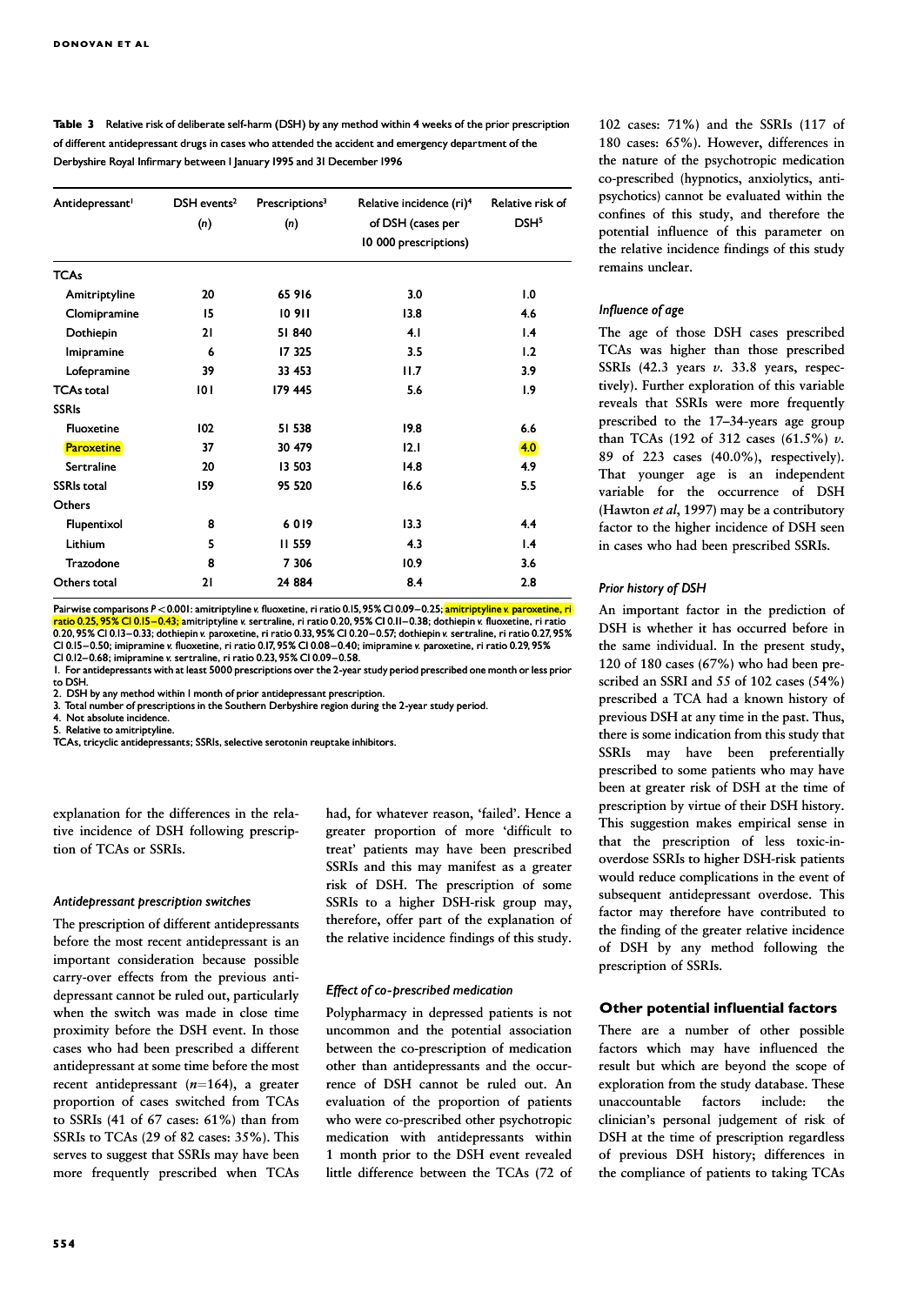or SSRIs; differences in efficacy and/or tolerability of TCAs and SSRIs in a routine primary care setting (as opposed to a clinical trial); differences in severity of depressive illness in those prescribed TCAs or SSRIs; differences in antidepressant prescription frequency for conditions other than depressive illness (e.g. chronic pain, enuresis, obsessive-compulsive disorder, weight management) which may affect the denominator (total number of prescriptions) for the relative incidence calculations to different degrees for different antidepressants; a pharmacological effect of suicidality increased  $in$ susceptible individuals.

## **DISCUSSION**

## Is the present cohort representative?

The demographic characteristics of and the DSH methods used by the present cohort are consistent with those of previously reported DSH cohorts in the UK (Smith, 1995; Bialas et al, 1996; MacNamara et al, 1996; Thomas et al, 1996; Hawton et al, 1997), indicating that the present cohort was likely to be a representative sample.

## Antidepressant overdose v. all methods of DSH

It is important to appreciate the distinction between the risks associated with antidepressant overdose and the risk of any form of DSH during treatment with antidepressants at therapeutic doses. In the present study, less than one-third of DSH cases who had been prescribed an antidepressant overdosed on that antidepressant. The majority of DSH cases who had been prescribed an antidepressant harmed themselves by means other than antidepressant overdose. The finding in this study that the morbidity after TCA overdose, measured in terms of the duration of stay in hospital to effect recovery, is greater than that seen after overdose with SSRIs is not surprising, given the known overdose toxicities of these two classes of antidepressant (Henry et al, 1995). However, this study has also indicated that the risk of DSH by any method is greater in patients who had been prescribed an SSRI than in those who had been prescribed a TCA prior to the DSH event. Although not measured in this study, this gives rise to speculation that the overall morbidity may be higher after DSH in patients who had been prescribed an SSRI.

#### **CLINICAL IMPLICATIONS**

About a third of deliberate self-harm (DSH) cases presenting to an accident and emergency department are likely to have been prescribed an antidepressant drug at some time before the DSH event and about a third of these involve antidepressant overdose as a method of DSH.

The admission rate is higher and duration of stay in hospital is longer after tricyclic antidepressant (TCA) overdose than after selective serotonin reuptake inhibitor (SSRI) overdose, reflecting the relative higher morbidity associated with TCA overdose. However, the overall frequency of DSH of any kind is higher in patients who had been prescribed an SSRI before the DSH event than in those who had been prescribed a TCA.

The preferential prescription of safer-in-overdose antidepressants to patients who may be at higher risk of DSH reduces the risk of morbidity following antidepressant overdose but this potential advantage is offset by the higher risk of DSH by other methods.

### **I IMITATIONS**

This was an observational study and so prospective matching of patients in terms of DSH risk was not feasible for cases who had been previously prescribed different classes of antidepressant drugs.

The reply rate from primary care physicians about the antidepressant prescription history of the total DSH cohort was not 100%, which limits conclusions by virtue of an incomplete dataset.

The assumption that the antidepressant prescription patterns for the whole of the Southern Derbyshire Region is representative of the geographical area of case accrual has not been tested

STUART DONOVAN. PhD. RICHARD MADELEY, FFPHM, School of Community Health Sciences, Division of Public Health Medicine and Epidemiology, University Hospital, Queen's Medical Centre, Nottingham; ANDREW CLAYTON, MRCPsych, MIN BEEHARRY, DipNurse, SHERON JONES, DipPsychTech, CHRIS KIRK, DPSN, KEITH WATERS, DipNurse, DAVID GARDNER, BSc, JUNE FAULDING, Deliberate Self Harm Team, The Litchurch Centre, Southern Derbyshire Mental Health Trust, Derby

Correspondence: Dr Stuart Donovan, The Croft, 44 Lower Stanton Road, Ilkeston, Derbyshire DE74LN, UK; fax: 0115 932 1453; e-mail: mercedes@redmerc.freeserve.co.uk

(First received 4 January 2000, final revision I2 June 2000, accepted I3 June 2000)

## **Cause and effect**

It is difficult to attribute the cause of DSH behaviour to antidepressant treatment when such behaviour can also occur spontaneously during the course of depressive illness. Establishment of cause and effect for the different apparent risks of DSH associated with different antidepressants seen in this study is therefore almost impossible.

Nevertheless, although non-fatal DSH is not a proxy for suicide because DSH is not always synonymous with failed suicide, it is a risk factor (Gunnell & Frankel, 1994). The findings of this present study are consistent with findings of previous studies which have examined the occurrence of suicide in patients who had been prescribed different antidepressants (Isacsson et al, 1994; Jick et al, 1995; Waern et al, 1996;